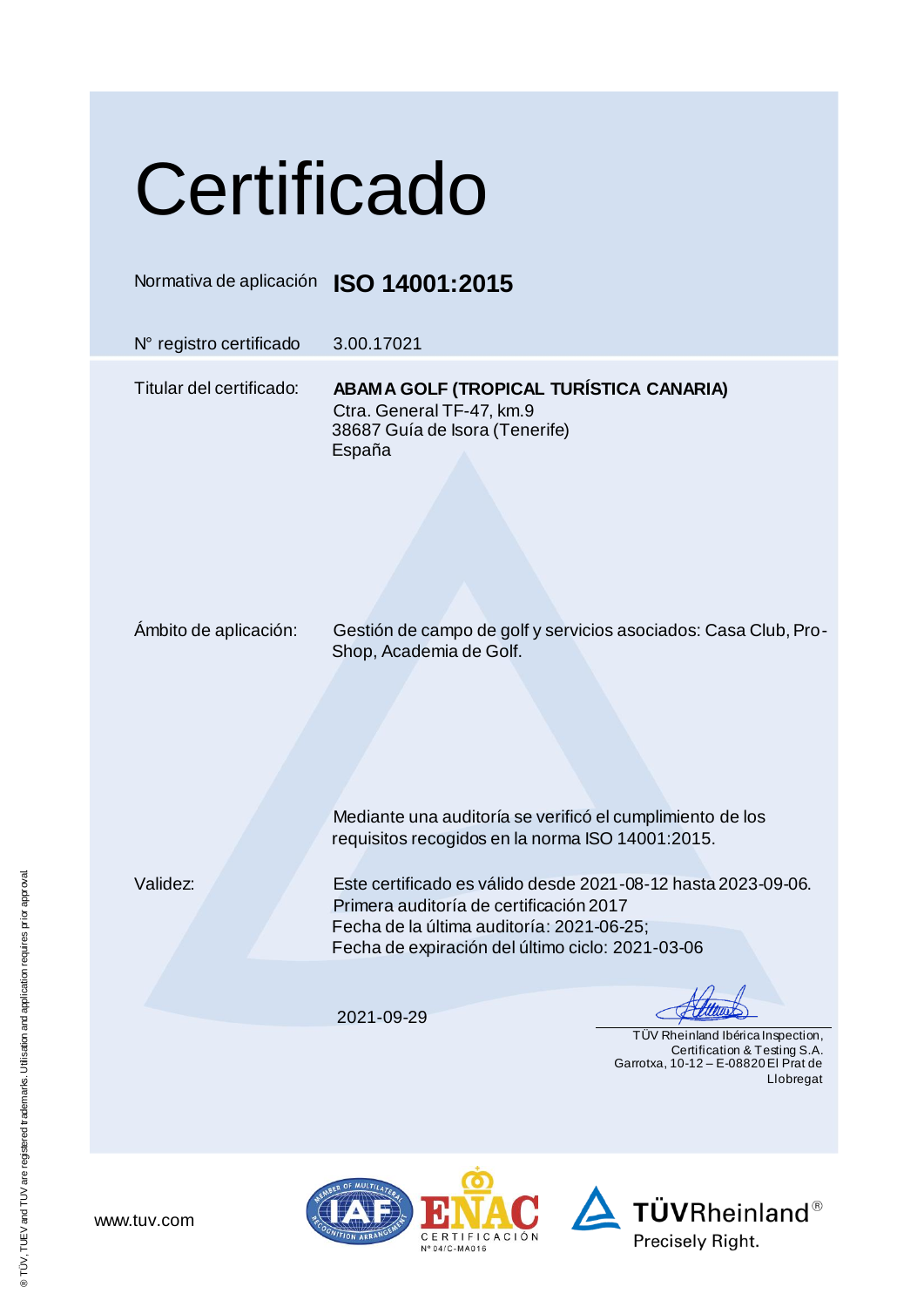## **Certificate**

## Standard **ISO 14001:2015**

Certificate Registr. No. 3.00.17021

Certificate Holder: **ABAMA GOLF (TROPICAL TURÍSTICA CANARIA)** Ctra. General TF-47, km.9 38687 Guía de Isora (Tenerife) **Spain** 

Scope: The golf course management and associated services: Clubhouse, Pro-shop and Golf academy.

Proof has been furnished by means of an audit that the

requirements of ISO 14001:2015 are met.

Validity: The certificate is valid from 2021-08-12 until 2023-09-06. First certification 2017 Date of the last audit: 2021-06-25; Expiry date of last cycle: 2021-03-06

2021-09-23

 TÜV Rheinland Ibérica Inspection, Certification & Testing S.A. Garrotxa, 10-12 – E-08820 El Prat de Llobregat